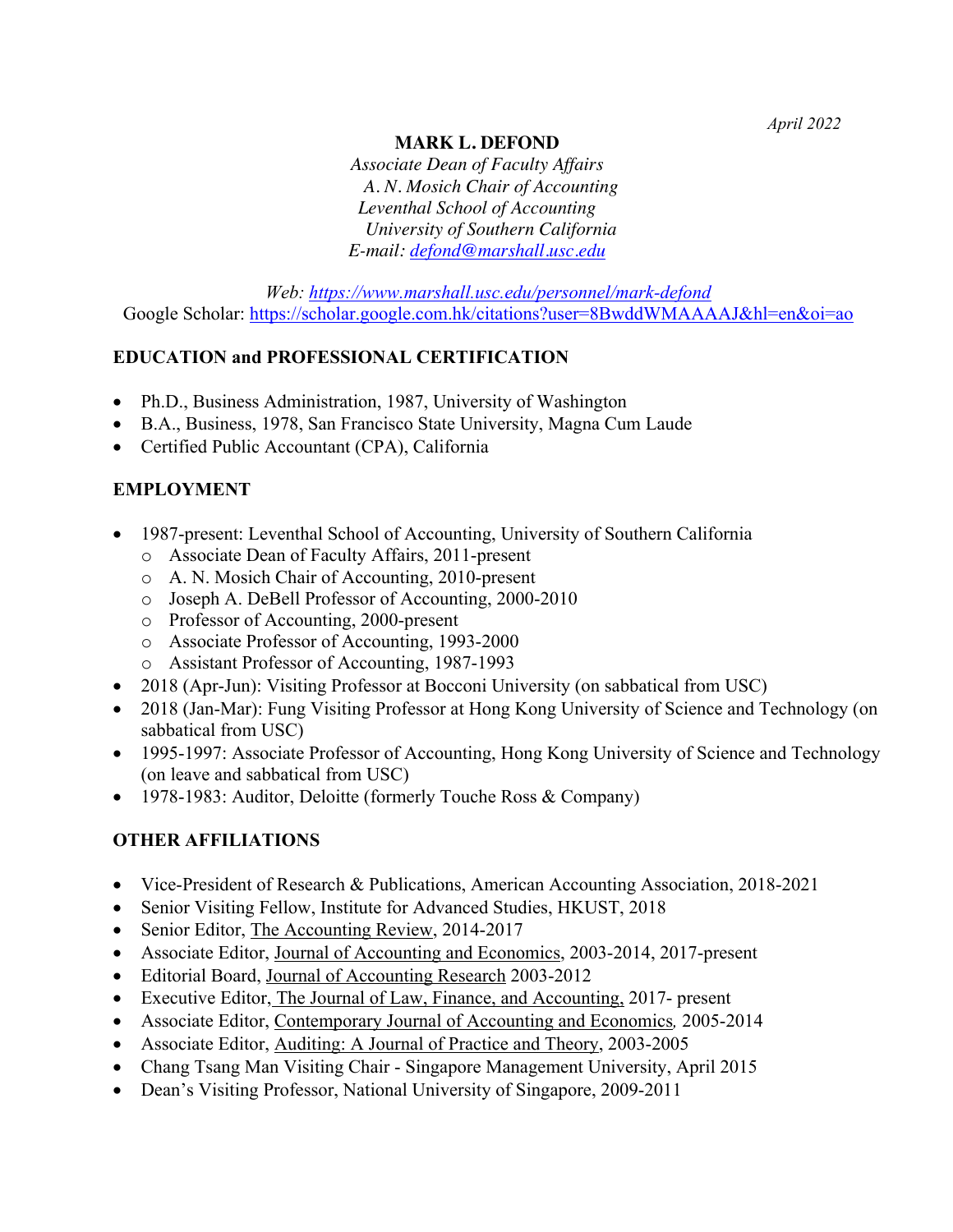• Visiting Professor, Chinese University of Hong Kong, 2006

### **HONORS and AWARDS**

- Award Recipient Distinguished PhD Alumnus, Foster School, Univ. of Washington 2018
- Award Recipient Dean's Award for Research Excellence, Marshall School 2018
- Award recipient Emerald Management Reviews Citation of Excellence Award 2017
- KMPG Auditing Research Panel Inaugural Member 2011- 2020
- Award Recipient 2007 Best Paper Prize, Journal of Accounting  $&$  Economics
- Award Recipient –2006 Notable Contribution to Auditing Literature Award, Auditing Section of the American Accounting Association.
- Award Recipient 1995, 1998, 2000, 2005, MBA Golden Apple Teaching Award
- Award Recipient 2005 USC Mellon Award for Excellence in Mentoring Faculty
- Award Recipient 2005 Marshall School's Dean's Educator of the Year Award
- Ten most outstanding USC MBA faculty Business Week Guide to the Best Business Schools – 1995, 1997 and 2001
- Award Recipient 1995 Best Paper Award, Seventh Asian-Pacific Conference, Seoul, Korea
- PhD Fellowship Award Deloitte, Haskins and Sells 1986
- PhD Consortium Representative American Accounting Association 1985

### **BOOKS:**

- DeFond, Mark (2022). *Financial Accounting for Decision Makers*. Cambridge Business Publishers, Westmont, Illinois. Third Edition.
- DeFond, Mark (2019). *Financial Accounting for Decision Makers*. Cambridge Business Publishers, Westmont, Illinois. Second Edition.
- DeFond, Mark (2018). *Financial Accounting for Decision Makers*. Cambridge Business Publishers, Westmont, Illinois. First Edition.

# **PUBLICATIONS and RESEARCH**

### **Articles in Academic Journals**

- "The Usefulness of Fair Value Accounting in Executive Compensation." with M. Hung, J. Hu, S. Li. Journal of Accounting and Economics, 2020, Vol. 17.
- "Auditing Research using Chinese Data: What's Next?" with F. Zhang and J. Zhang. Accounting and Business Research, 2020.
- "Why Accounting Matters: Evidence from Accounting's Big Bang." Journal of International Accounting Research, 2019, Vol. 18, 87-96.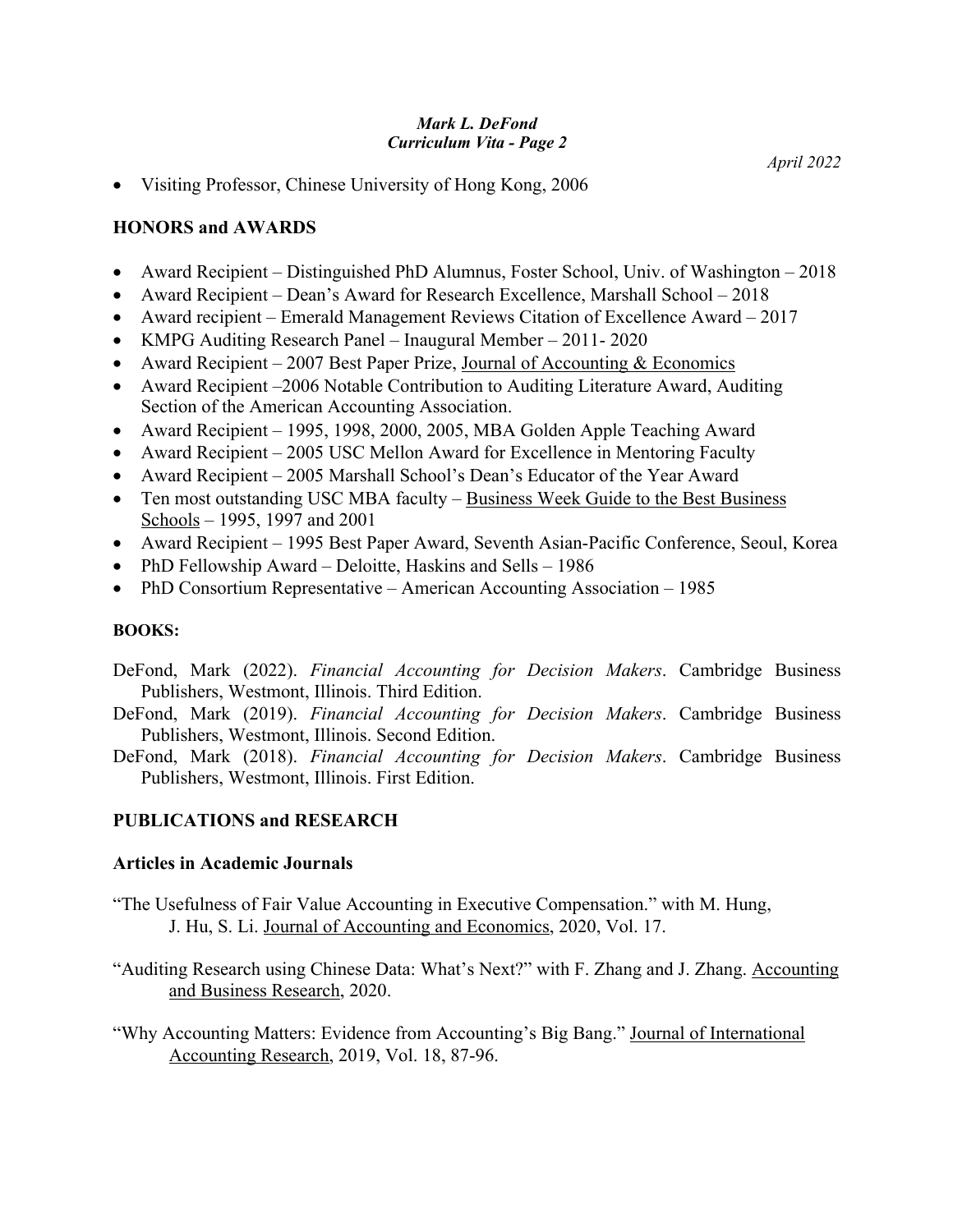*April 2022*

"IFRS Adoption in China and Foreign Institutional Investments" with X. Gao, O. Li, L. Xia, China Journal of Accounting Research, 2019, Vol. 12, 1-32.

- "The Primacy of Fair Presentation: Evidence from Regulators and the Courts" with C. Lennox and J. Zhang, Accounting Horizons, 2018, Vol. 32, 91-100.
- "Awareness of SEC Enforcement and Auditor Reporting Decisions" with J. Francis, N. Hallman, Contemporary Accounting Research, 2018, Vol. 35, 277-313.
- "Do PCAOB Inspections Improve the Quality of Internal Control Audits?" with C. Lennox, Journal of Accounting Research, 2017, Vol. 55, 591-627.
	- *Cited by the Securities and Exchange Commission in a Proposed Rule (*"*Amendments to the Accelerated Filer and Large Accelerated Filer Definitions*"*, 17 CFR Part 240, Release No. 34-85814; File No. S7-06-19).*
- "Do Client Characteristics Really Drive the Big N Audit Quality Effect? New Evidence from Propensity Score Matching" with D. Erkins, J. Zhang, Management Science, 2017, Vol. 63, 3628-3649.
- "Comment on Response to 'Do Client Characteristics Really Drive the Big N Audit Quality Effect? New Evidence from Propensity Score Matching'" with D. Erkins, J. Zhang, Management Science, 2017, Vol. 63, 3650-3653.
- "Client Conservatism and Auditor-Client Contracting" with C. Y. Lim, Y. Zang, The Accounting Review, 2016, Vol. 91, 69-98.
- "Does Mandatory IFRS Adoption Affect Crash Risk?" with M. Hung, S. Li, Y. Li. The Accounting Review 2015, Vol. 90, 265-300.
- "A Review of Archival Auditing Research" with J. Zhang. Journal of Accounting and Economics, 2014, Vol 58, 275-326.
	- *Our definition of Audit Quality was cited by the Public Company Accounting Oversight Board in auditing standard "Auding Accounting Estimates Including Fair Value Measurements" PCAOB Release No. 2018-005*
	- *Cited by the Public Accounting Oversight Board in auditing standard "The Auditor's Report of Financial Statements when the Auditor Expresses an Unqualified Opinion" PCAOB Release No. 2017-001*
- "The Timeliness of the Bond Market Reaction to Bad News Earnings Surprises" with Jieying Zhang. Contemporary Accounting Research, 2014, Vol. 31, 911-936.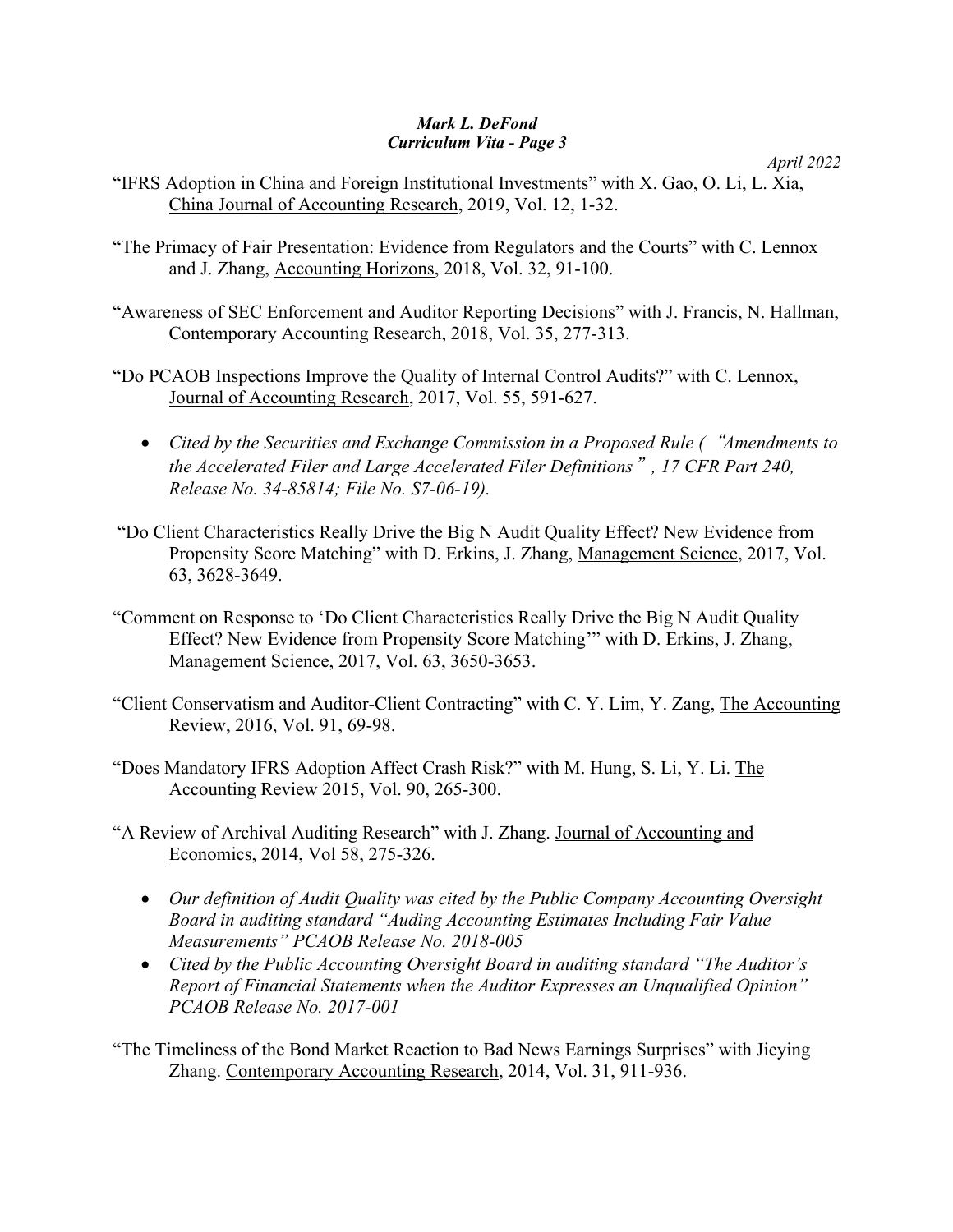```
April 2022
```
- "Market Valuation of Knowledge Management" with Yaniv Konchitchki, Jeff McMullin and Dan O'Leary. Decision Support Systems, 2013.
- "The Consequences of Protecting Audit Partners' Personal Assets from the Threat of Liability: A Discussion." Journal of Accounting and Economics, 2012, Vol. 54, 174-179.
- "Has the Widespread Adoption of IFRS Harmed US Firms' Ability to Attract Foreign Capital?" with Xuesong Hu, Mingyi Hung and Siqi Li. Journal of International Accounting Research, 2012, Vol. 12.
- "The Effect of SOX on Small Auditor Exits and Audit Quality" with Clive Lennox. Journal of Accounting and Economics, 2011, Vol. 52, 21-40.
- "The Impact of IFRS Adoption on Mutual Fund Ownership: The Role of Comparability" with Xuesong Hu, Mingyi Hung and Siqi Li. Journal of Accounting and Economics 2011, Vol. 51, 240-258.
- "Was the Sarbanes-Oxley Act good news for Bond holders?" with Mingyi Hung, Emre Carr and Jieying Zhang Accounting Horizons 2011, Vol. 25, 465-485.
- "Earnings Quality Research: Advances, Challenges and Future Research: A Discussion" Journal of Accounting and Economics 2010, Vol. 50, 402-409.
- "How should the auditors be audited? Comparing the PCAOB Inspections with the AICPA Peer Reviews: A Discussion" Journal of Accounting and Economics 2010, Vol. 49, 104-108.
- "Investor Protection and the Information Content of Annual Earnings Announcements: International Evidence" with Mingyi Hung and Bob Trezevant. Journal of Accounting and Economics 2007, Vol. 43, 37-67.
	- *Best Paper Prize, Journal of Accounting & Economics, 2007.*
- "Home Bias, Foreign Mutual Fund Holdings, and Voluntary Adoption of International Accounting Standards" with Vincentu Covrig and Mingyi Hung. Journal of Accounting Research 2007,Vol. 45, 41-70.
- "Investor Protection and Analysts' Cash Flow Forecasts Around the World" with Mingyi Hung. Review of Accounting Studies 2007 Vol. 12, 377-419.
- "Auditing Research after Sarbanes-Oxley" with Jere Francis. Auditing: A Journal of Practice and Theory 2005, Vol. 25, 5-30.
- "Does the Market Value Financial Expertise on the Audit Committees of Boards of Directors?" with R. Hann and X. Hu. Journal of Accounting Research 2005, Vol 43, 154-194.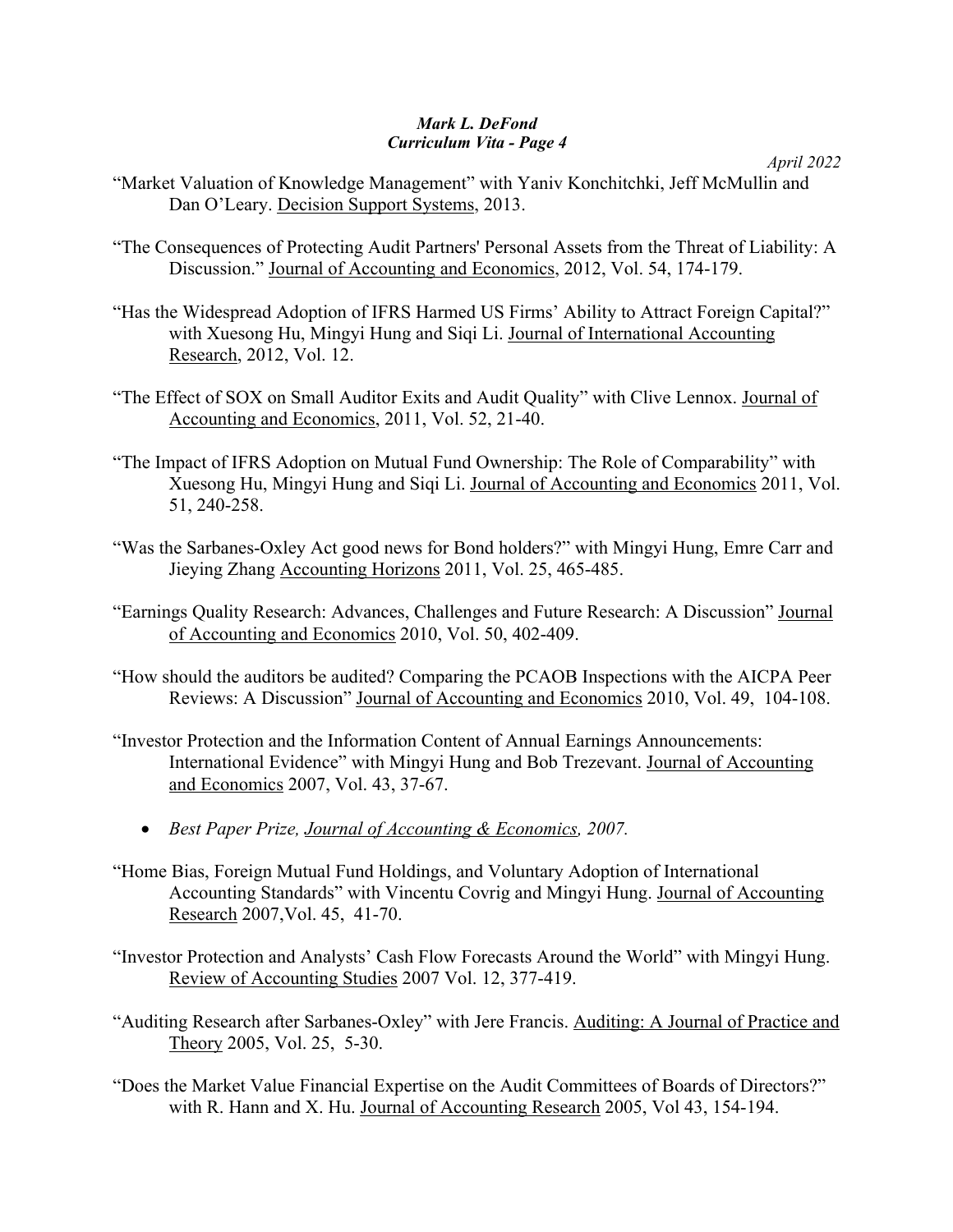- "Investor Protection and Corporate Governance: Evidence from Worldwide CEO Turnover" with Mingyi Hung. Journal of Accounting Research 2004, Vol. 42, 269-312.
- "Discussion of the Riskiness of Large Audit Firm Client Portfolios and Changes in Audit Liability Regimes: Evidence from the US Audit Market." Contemporary Accounting Research 2004, Vol. 21.
- "An Empirical Analysis of Analysts' Cash Flow Forecasts" with Mingyi Hung. Journal of Accounting and Economics 2003, Vol. 35, 75-100.
- "Do Non-Audit Service Fees Impair Auditor Independence? Evidence from Going Concern Audit Opinions" with K. Raghunandan, K. R. Subramanyam, K.R. Journal of Accounting Research 2002 ,Vol. 40, 1247-1274.
- "Voluntary Disclosure of Balance Sheet Information in Quarterly Earnings Announcements" with S. Chen, C.W. Park, 2002. Journal of Accounting and Economics Vol. 33, 229-251.
- "Discussion of The Balance Sheet as an Earnings Management Constraint" The Accounting Review 2002, Vol. 77, 29-33.
- "The Reversal of Abnormal Accruals and the Market Valuation of Earnings Surprises" with Chul W. Park. The Accounting Review 2001,Vol. 76, 375-404.
- "Auditor Industry Specialization and Market Segmentation: Evidence from Hong Kong" with J. Francis, T. J. Wong. Auditing: A Journal of Practice and Theory 2000, Vol. 19, 49-66.
- "The Impact of Improved Auditor Independence on Audit Market Concentration in China" with T. J. Wong and Sijia Li. Journal of Accounting and Economics 2000, Vol. 28, 269-305.
- "The Effect of Competition on CEO Turnover" with Chul W. Park. Journal of Accounting and Economics 1999, Vol. 27, 35-56.
- "Auditor Changes and Discretionary Accruals" with K. R. Subramanyam. Journal of Accounting and Economics 1998, Vol. 25, 35-68.
- "The Effects of Audit Quality on Earnings Management" with Connie Becker, Jim Jiambalvo and K. R. Subramanyam. Contemporary Accounting Research 1998, Vol. 15, 1-24.
	- *Awarded the Notable Contribution to Auditing Literature Award, 2006, by the Auditing Section of the American Accounting Association.*
- "Smoothing Income in Anticipation of Future Earnings" with Chul W. Park. Journal of Accounting and Economics 1997, Vol. 23, 115-139.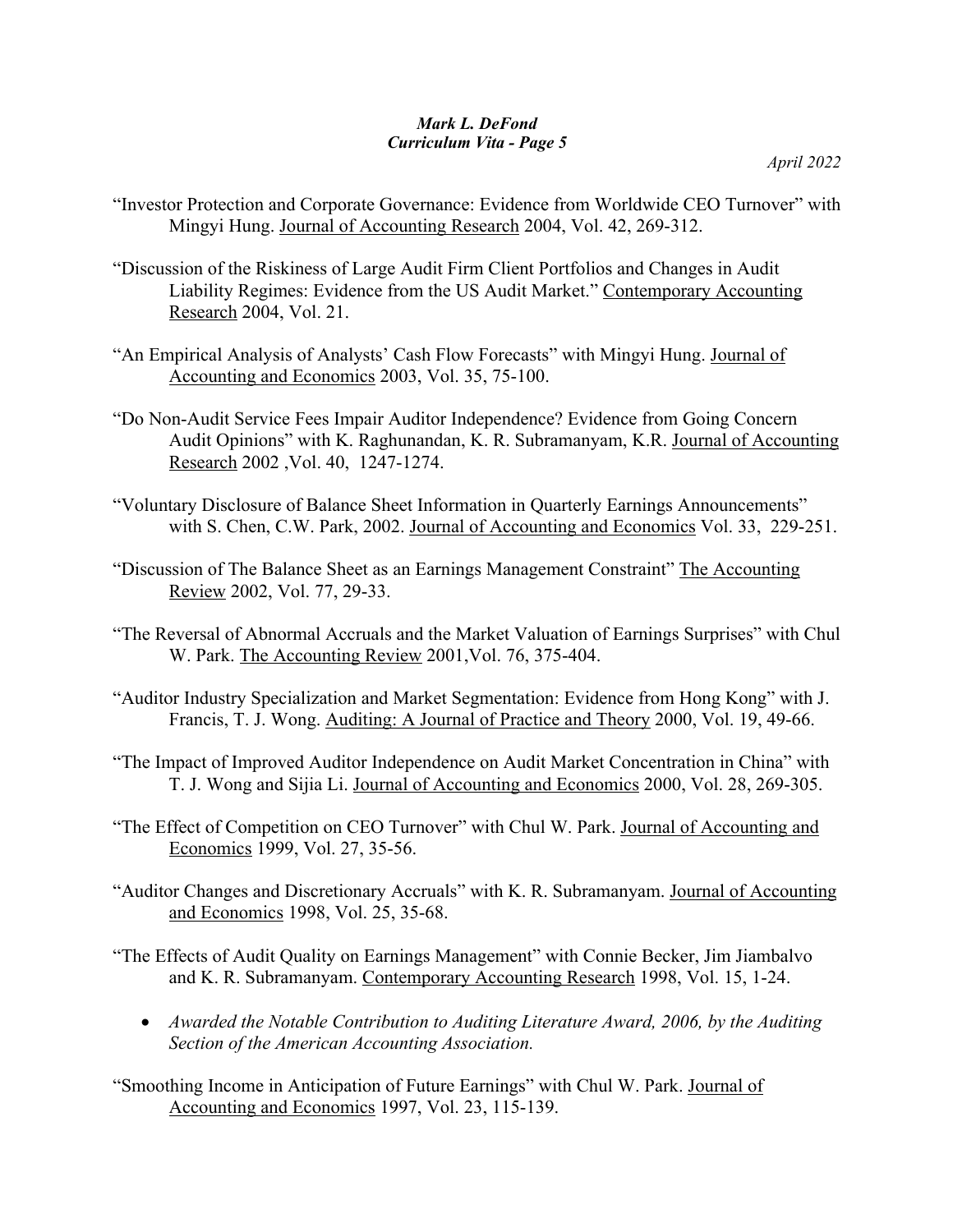*April 2022*

- "An Investigation of Audit Opinions and Subsequent Auditor Litigation of Publicly Traded Failed Savings and Loans" with Walt Blacconiere. Journal of Accounting and Public Policy 1997, Vol. 16, 415-454.
- "An Investigation of Auditor Resignations" with Mike Ettredge and Dave Smith. Research in Accounting Regulation 1997, Vol. 11, 25-46.
- "Debt Covenant Violation and Manipulation of Accruals" with Jim Jiambalvo. Journal of Accounting and Economics 1994, Vol. 17, 145-176.
- "Factors Related to Auditor-client Disagreements Over Income-Increasing Accounting Methods" with Jim Jiambalvo. Contemporary Accounting Research 1993, Vol. 9, 415-31.
- "The Association Between Changes in Client Firm Agency Costs and Auditor Switching." Auditing: A Journal of Practice and Theory 1992, Vol. 11, 16-31.
- "Discussion of The Financial and Market Effects of the SEC Accounting and Auditing Enforcement Releases" with Dave Smith. Journal of Accounting Research 1991, Vol. 29.
- "Incidence and Circumstances of Accounting Errors" with Jim Jiambalvo. The Accounting Review 1991, Vol. 66, 643-655.

### **Working Papers**

- "Do Signatory Auditors with Tax Expertise Reduce Tax Aggressiveness?" with B. Qi, Y. Si, J. Zhang. 2022
- "Competence vs. Independence: Auditor Locality-Specific Social Networks in a Relational Economy" with Z. Li, T.J. Wong and K. Wu. 2022.
- "Do Firms Successfully Shop for Compliant Auditors? Evidence from Accounting Estimates" with J. Zhang, Y. Zhao. 2021.
- "The Effects of Analyst-Auditor Connections on Analysts' Performance" with J. Fang and S. Luo. 2021
- "Do Ethics Requirements for CPA Licensure Improve Auditor Independence?" S. Li, K. Ton, K. Wells. 2022

# **EDITORIAL ACTIVITY**

Senior Editor:

The Accounting Review, 2014-2017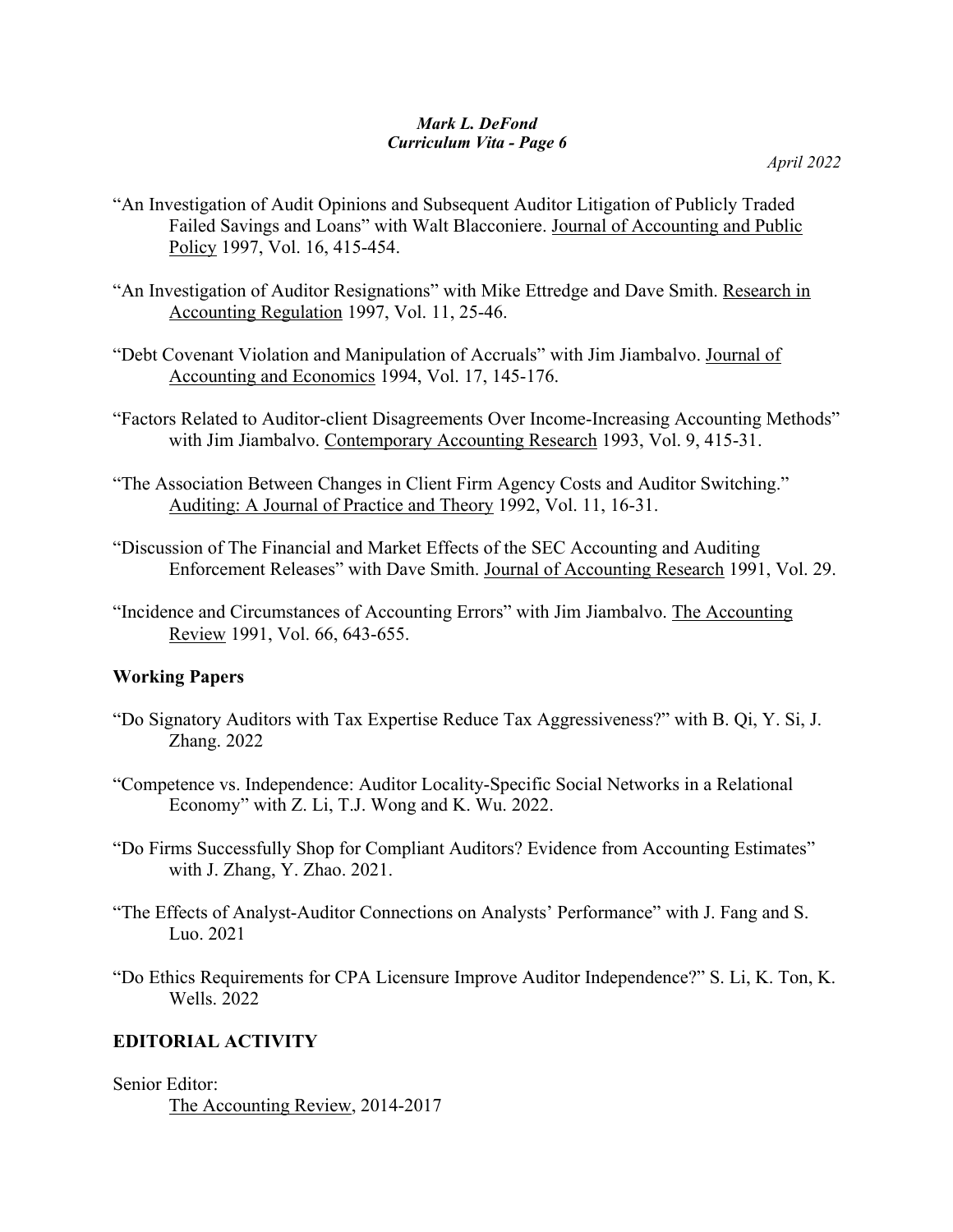Executive Editor: The Journal of Law, Finance, and Accounting, 2017- present Associate Editor: Journal of Accounting & Economics, 2003-2014, 2017-present European Accounting Review, 2020-present Contemporary Journal of Accounting and Economics*,* 2005-2014 Auditing: A Journal of Practice and Theory, 2003-2005 Asia-Pacific Journal of Accounting and Economics*,*1999-2005 Editorial Board: The Accounting Review 1999-2014, 2017- present Journal of Accounting Research 2003-2012 Contemporary Accounting Research 2007-2014 Auditing: A Journal of Practice and Theory 1995-2002, 2006-2011, 2017-present Accounting and Finance 1997-present Accounting Horizons 1997-2010 Journal of International Accounting Research 2000-2020

### **INVITED SPEECHES**

- Keynote Speaker Canadian Academic Accounting Association Annual Meeting 2019
- Keynote Speaker Chinese University of Hong Kong Annual Conference 2019
- Keynote Speaker –AAA International Section Annual PhD Consortium, Miami 2019
- Keynote Speaker –AAA Auditing Section Annual PhD Consortium, Nashville 2019
- Keynote Speaker Accounting and Business Research Conference, Beijing 2018
- Keynote Speaker George Mason Conference on Investor Protection, Corporate Governance & Fraud Prevention, Washington DC - 2018
- Keynote Speaker Journal of International Accounting Research Conference, Venice 2018
- Public Lecture Institute for Advanced Studies, HKUST 2018
- Keynote Speaker MIT Asia Conference, Hangzhou, China 2017
- Keynote Speaker Foundation for Auditing Research Conference, the Netherlands 2017
- Keynote Speaker LSU Regional Accounting Conference, Baton Rouge, LA 2017
- Keynote Speaker Workshop on Audit Quality, EIASM and Bocconi University 2016
- Keynote Speaker Hong University of Science and Tech. Accounting Symposium 2014
- Keynote Speaker AAA Auditing Section PhD Consortium 2013
- Keynote Speaker Conference on Empirical Accounting Research in China, Weihai 2012

# **INVITED PRESENTATIONS (Since 2006)**

- **2022**: University of North Carolina, University of Massachusetts-Lowell
- **2020**: Texas Christian University; University of Massachusetts-Amherst; Virginia Tech; Colorado State University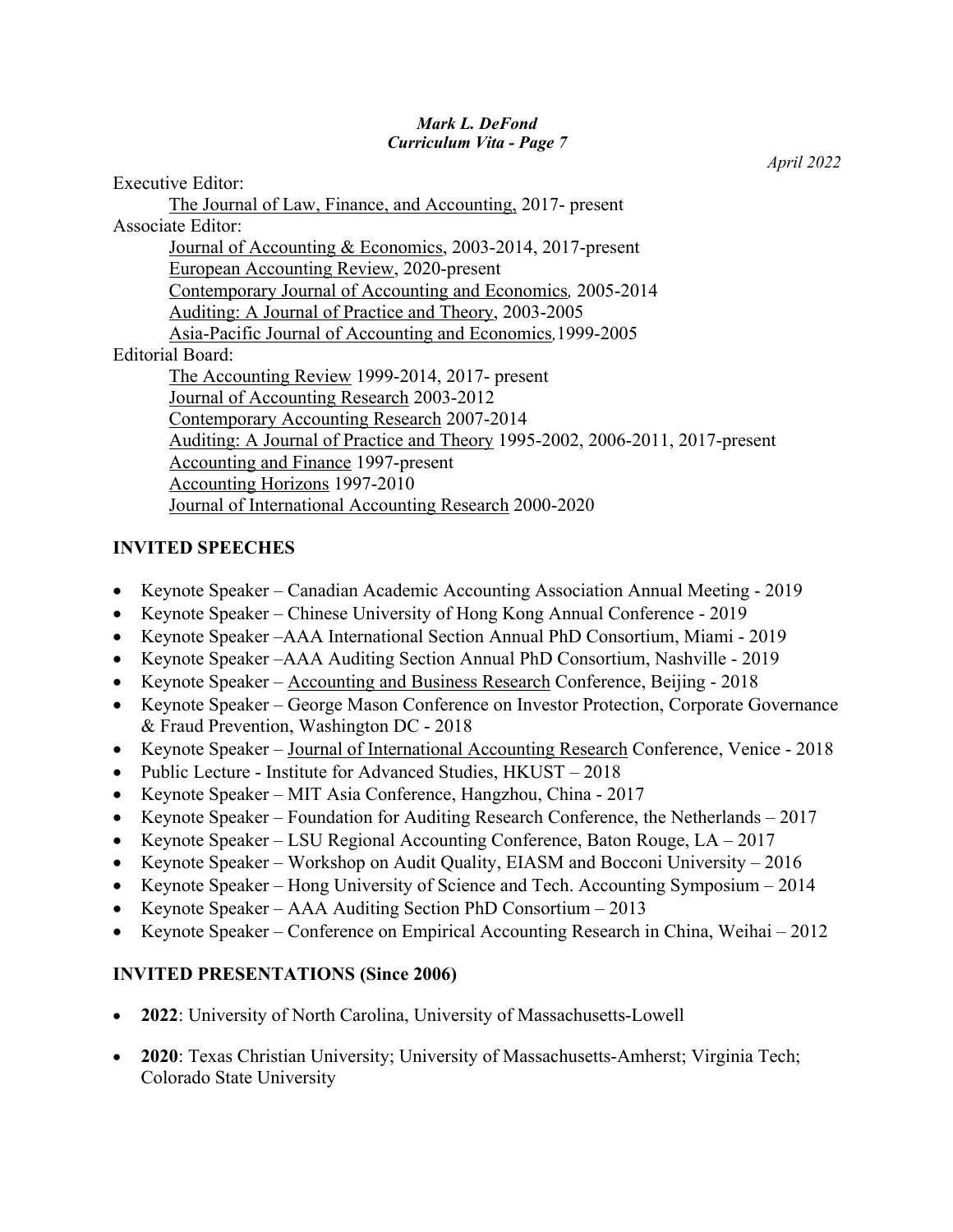- **2019**: *Journal of Accounting and Economics* Conference (MIT); Universidad Carlos III Madrid, University Navarra; AAA Auditing Section Doctoral Consortium; AAA International Section Doctoral Consortium
- **2018:** Peking University, George Mason, Bocconi University, University of Hong Kong, Hong Kong Polytechnic University, HKUST Institute for Advanced Studies, Shanghai Jiaotong University, University of Macau, Journal of International Accounting Research Conference (Venice, Italy)
- **2017:** MIT Asia Conference (luncheon speaker), Simon Fraser University, Louisiana State University, Shanghai Jiaotong University, MIT Asia Conference (Hangzhou), Foundation for Auditing Research Conference (Netherlands), XIII International Accounting Symposium (Madrid), AAA New Faculty Consortium, AAA Doctoral Consortium, AAA Annual Meeting
- **2016:** Tulane University, Shanghai Jiaotong University, Michigan State, Santa Clara University, Vrije University Amsterdam, Erasmus University, Workshop on Audit Quality (EIASM and Bocconi University), AAA New Faculty Consortium, European Accounting Association Annual Congress
- **2015:** London School of Economics, PCAOB, HEC Paris, ESSEC Paris, Singapore Management University, Hong Kong Polytechnic University, AAA New Faculty Consortium
- **2014:** Stanford, University of Rochester, UT-Dallas, Temple University, University of Arizona, Chinese Univ. of Hong Kong, Shanghai Jiaotong, Florida International University, HKUST, AAA Annual Meeting
- **2013:** University of Chicago, Columbia University, Ohio State University, Boston College, BYU, Southern Methodist University, University of Missouri, Northeastern University, JAE Conference, AAA Auditing Section Meeting, AAA Annual Meeting, Center for Audit Quality Conference, European Accounting Association Annual Congress
- **2012:** Wharton, Stanford Summer Camp, University of Washington, Arizona State University, University of Colorado, University of Hong Kong, University of Pittsburgh
- **2011:** MIT**,** Harvard, University of Texas (Austin)**,** Boston University**,** University of Wisconsin (Madison), Texas A&M, JAE Conference, Tilburg University
- **2010:** Northwestern, University of Maryland, National University of Singapore, University of Hong Kong, Hong Kong University of Science and Technology, Tilberg University
- **2009:** Stanford, Washington University, Indiana University, Santa Clara University, University of Waterloo, National University of Singapore, City University Hong Kong, JAE Conference, USC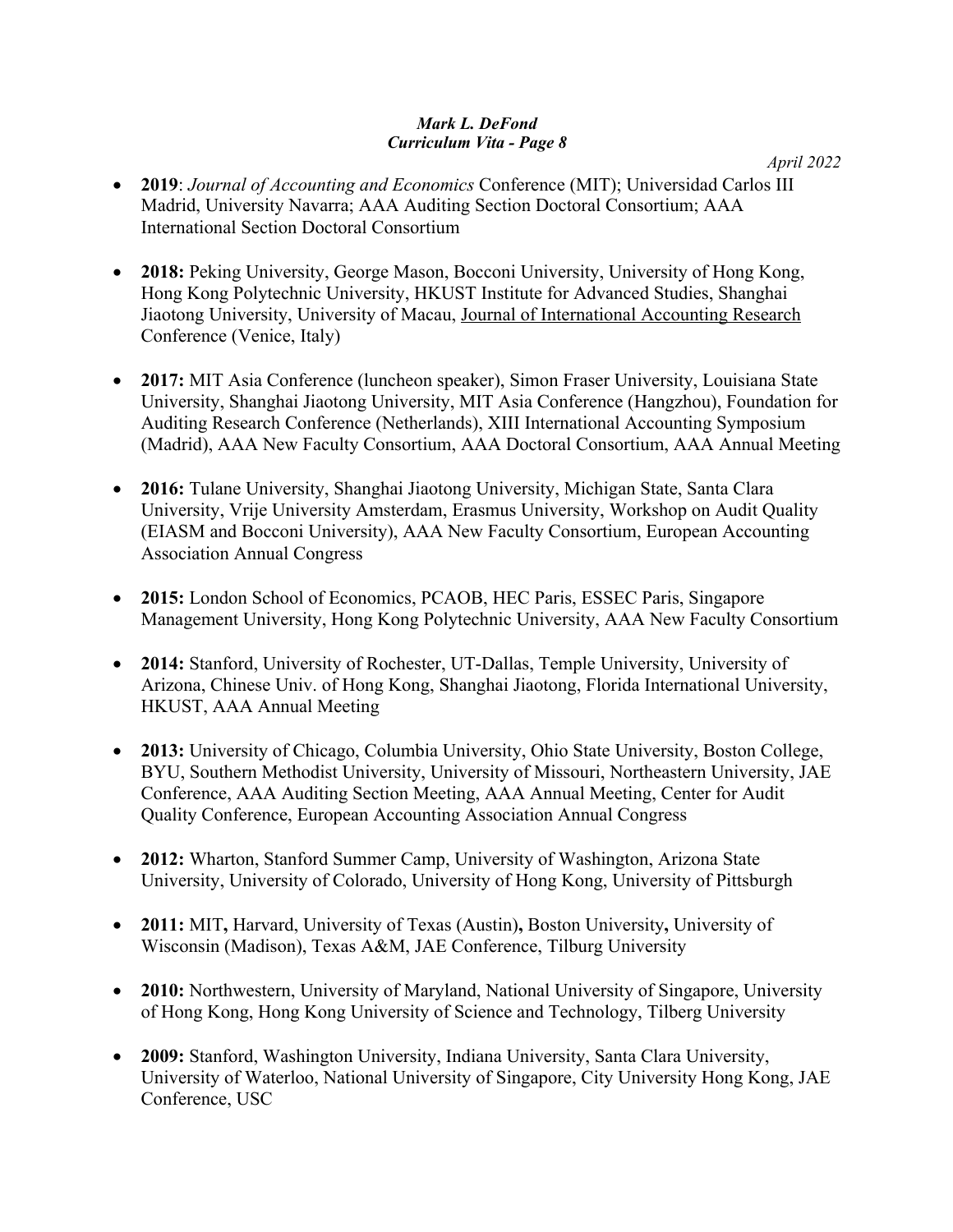*April 2022*

- **2008:** London Business School, Michigan State University, University of Houston, Drexel University, Singapore Management University, Nanyang Technological University, National University of Singapore, Chulalongkorn University, JAE Conference, AAA Auditing Section Meeting
- **2007:** University of Toronto, University of Utah, INSEAD, Shanghai Jiaotong University, University of California (Davis), Chinese University of Hong Kong, USC Corp Governance Summit, Pac 10 Doctoral Consortium, International Symposium on Auditing Research, AAA New Faculty Consortium, AAA Auditing Section PhD Consortium
- **2006:** Wharton, Vanderbilt, Boston College, Penn State, Chinese University of Hong Kong, International Symposium on Auditing Research, AAA Doctoral Consortium, University of North Carolina International Research Conference, UC Berkeley Corp Governance Conference

# **INVITED CONFERENCE PRESENTATIONS/PANELS (Since 2006)**

2019 *Journal of Accounting and Economi*cs Conference - 2019 2019 Canadian Academic Accounting Association Meetings - 2019 2019 University of Hong Kong Annual Conference - 2019 2019 AAA International Section Annual PhD Consortium, Miami - 2019 2019 AAA Auditing Section Annual PhD Consortium, Nashville - 2019 2018 Accounting and Business Research Conference, Peking University, Beijing China 2018 Journal of Law, Finance and Accounting Conference, Free University of Padova, Italy 2018 Journal of International Accounting Research, Ca' Foscari University of Venice, Italy 2018 George Mason Conference on Fraud, Washington DC 2018 Institute for Advanced Studies, Hong Kong University of Science and Technology, HK 2018 MIT Asia Conference, Hangzhou, China - 2017 2018 PhD Summer Camp, Free University of Bolzano, Italy 2017 MIT Asia Accounting Conference, Hangzhou, China 2017 AAA Annual Meeting, Discussant 2017 AAA PhD Consortium, Dallas, Texas 2017 XIII International Accounting Symposium, Fundacion Ramon Areces, Madrid, Spain 2017 Foundation for Auditing Research Conference, Breukelen, the Netherlands 2017 LSU Regional Accounting Conference, Baton Rouge, LA 2016 6th Workshop on Audit Quality, EIASM and Bocconi University 2016 European Accounting Association Annual meeting, Editors Panel 2014 HKUST Annual Symposium, Hong Kong, Keynote address 2014 AAA Annual Meeting -- Editor's panel 2013 AAA Auditing Section Annual Meeting -- PhD Consortium, Keynote speaker 2013 Journal of Accounting & Economics Conference, MIT, paper presentation 2013 Center for Audit Quality Conference, Panelist on Audit Committee Effectiveness 2013 AAA Annual Meeting, Panelist on The Future of Research – Plenary Follow-up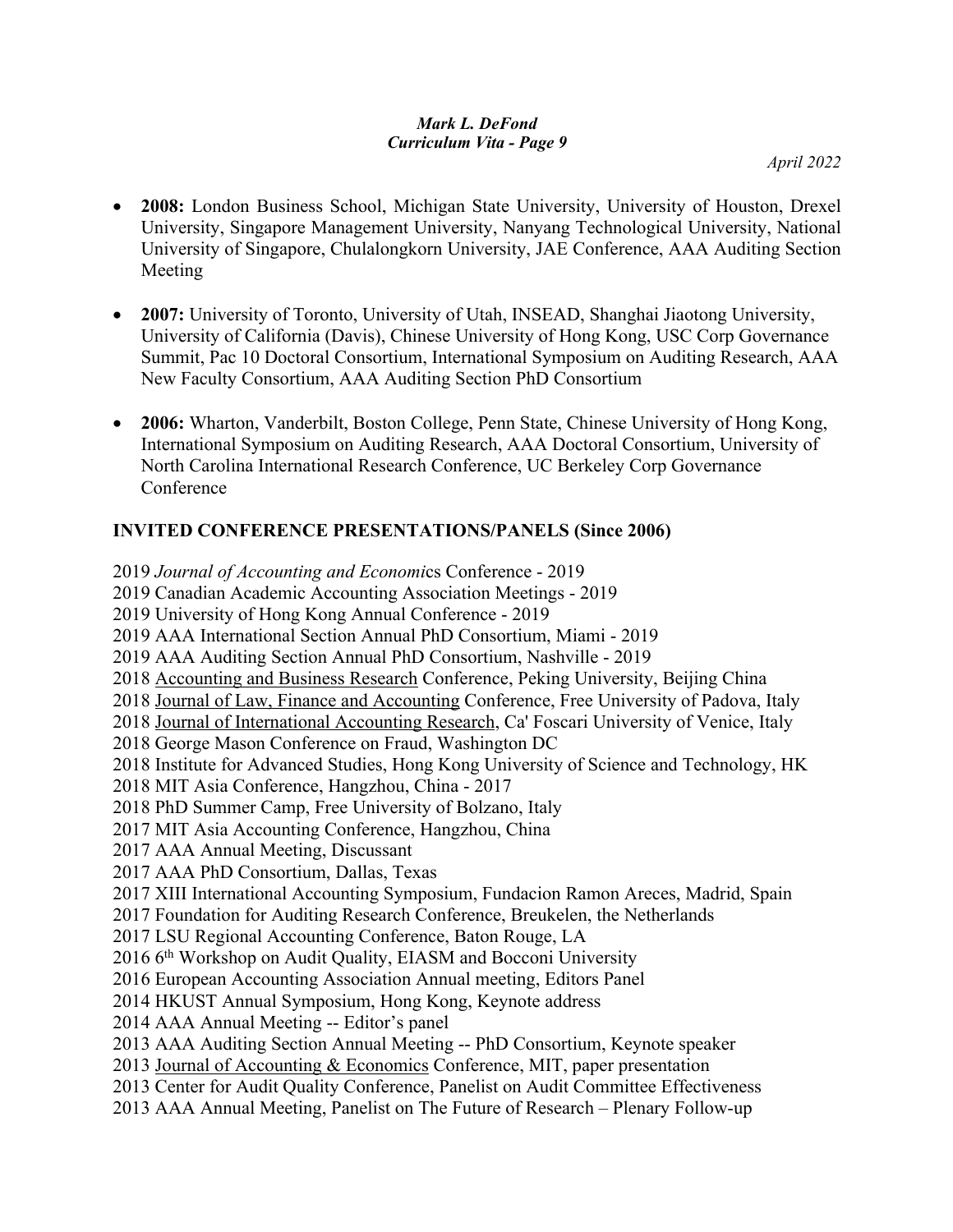*April 2022*

2013 AAA Annual Meeting, Discussant 2013 European Accounting Association Annual Meeting, Paris, Presenter & Discussant 2012 Stanford Summer Camp, Discussant 2011 Journal of Accounting & Economics Conference, Wharton, Discussant 2011 Boston Area Research Conference, Presenter 2010 Tilburg University Fall Camp, Presenter 2009 Journal of Accounting & Economics Conference, MIT, Discussant 2009 Nick Dopuch Conference, Washington University, Presenter 2009 Stanford Summer Camp, Presenter 2008 Journal of Accounting & Economics Conference, University of Rochester, Discussant 2008 AAA Auditing Section Mid-Year Meeting, Presenter 2007 USC Corporate Governance Summit 2007 Pac 10 Doctoral Consortium, Speaker 2007 UC Davis Finance and Accounting Conference, Presenter 2007 International Symposium on Auditing Research, Shanghai, Presenter 2007 AAA New Faculty Consortium, Speaker 2007 AAA Auditing Section PhD Consortium, Speaker 2006 International Symposium on Audit Research, Sydney, Australia, Speaker 2006 AAA Doctoral Consortium, Lake Tahoe, Speaker 2006 University of North Carolina International Research Conference, UNC, Presenter 2006 Berkeley Center for Corporate Governance, Post-Enron Conference, Berkeley, Presenter 2006 Boston Area Research Conference, Presenter

# **EXTERNAL SERVICE (Since 2006)**

- American Accounting Association, VP of Research & Publications, 2018-2021
- PCAOB, Center for Economic Analysis, Advisory Fellowship Selection Group, 2016-present
- KPMG Auditing Research Panel, Founding Member, 2011- present
- AAA Auditing Section Nominations Committee, 2011
- Chinese Accounting Professors Association, Advisory Board, 2007
- Best Paper Award Committee Member, Financial Accounting and Reporting Section, American Accounting Association, 2007
- Notable Contributions to Auditing Literature Award Committee, Chair, 2006
- AAA Auditing Section Annual Meeting Planning Committee Co-Chair 2006
- Deloitte Doctoral Fellowship Selection Committee 2006

### **UNIVERSITY SERVICE (Since 2006)**

- Leventhal School Associate Dean of Faculty, 2011-present
- Leventhal School Recruiting Committee (member or ex-officio), 2000-present
- Leventhal School Personnel Evaluation Group, member, 2013-2015
- Leventhal School University Committee on Academic Review, 2013-2014
- Marshall Personnel Committee, 2012-2014